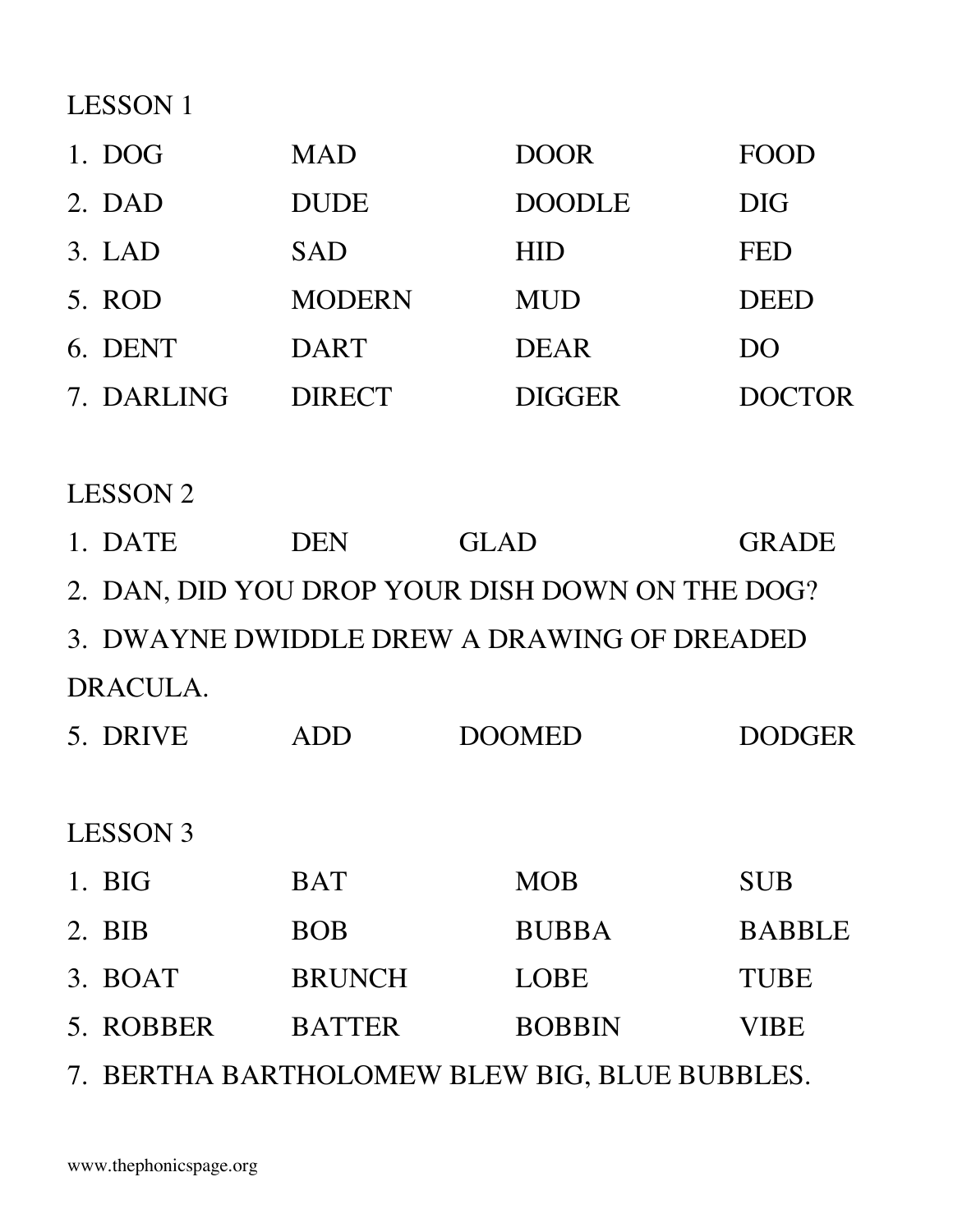# LESSON 4

| 1. DAB    | <b>BAD</b>    | <b>BEAD</b>   | <b>BREAD</b> |
|-----------|---------------|---------------|--------------|
| 2. DERBY  | <b>DIBS</b>   | <b>NABBED</b> | <b>DRESS</b> |
| 3. BROKEN | <b>DIRECT</b> | <b>DABBLE</b> | <b>BAND</b>  |
| 5. DRUM   | <b>BLACK</b>  | <b>BROWN</b>  | <b>DRAB</b>  |

7. THE BIG DOG DID NOT BRUSH HIS DEAR TEDDY BEAR.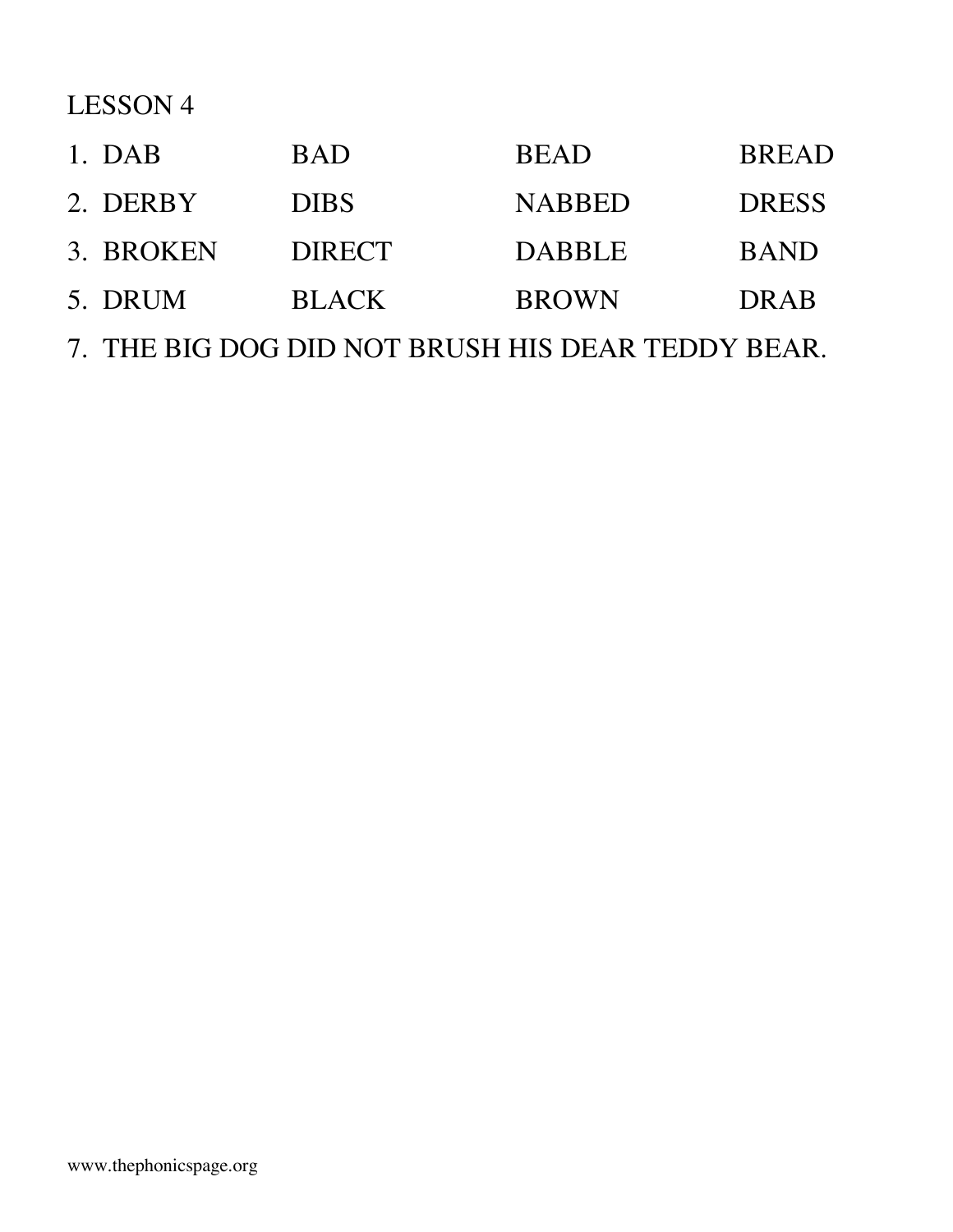#### (WORDS TO WRITE WITH EACH LESSON)

LESSON 1

| 4. DOT   | DEN  | GLAD         | <b>GRADE</b>  |
|----------|------|--------------|---------------|
| 8. DANDY | DRAG | <b>GRAND</b> | <b>DENTED</b> |

AFTER THE LESSON, HAVE THE STUDENT WRITE A WHOLE SHEET OF UPPER CASE D'S (FREE HANDWRITING SHEETS AT

HTTP://WWW.HANDWRITINGFORKIDS.COM/HANDWRITE/INDEX.HTM), SAYING THE APPROXIMATE LETTER SOUND AS THE STUDENT WRITES EACH LETTER.

#### LESSON 2

| 4. DID | <b>LOADED</b> | <b>DROP</b> | <b>MADE</b> |
|--------|---------------|-------------|-------------|
| 6. DAD | ADDED         | <b>DUG</b>  | <b>DOLL</b> |

AFTER THIS LESSON, HAVE THE STUDENT WRITE OUT ANOTHER PAGE WORTH OF UPPER CASE D'S SAYING THE LETTER'S APPROXIMATE SOUND EACH TIME THEY WRITE THE LETTER D.

#### LESSON 3

| 4. BAG   | <b>BALL</b>   | TUB            | <b>TARLE</b> |
|----------|---------------|----------------|--------------|
| 8. BRUSH | <b>BARTER</b> | <b>FIBBING</b> | <b>RUB</b>   |

AFTER THIS LESSON, HAVE THE STUDENT WRITE OUT A PAGE WORTH OF UPPER CASE B'S SAYING THE LETTER'S APPROXIMATE SOUND EACH TIME THEY WRITE THE LETTER B.

LESSON 4

| 4. DOG   | <b>BOG</b> | <b>FAD</b>   | FAR           |
|----------|------------|--------------|---------------|
| 8. BLEED | DERIT      | <b>BRAND</b> | <b>BADGER</b> |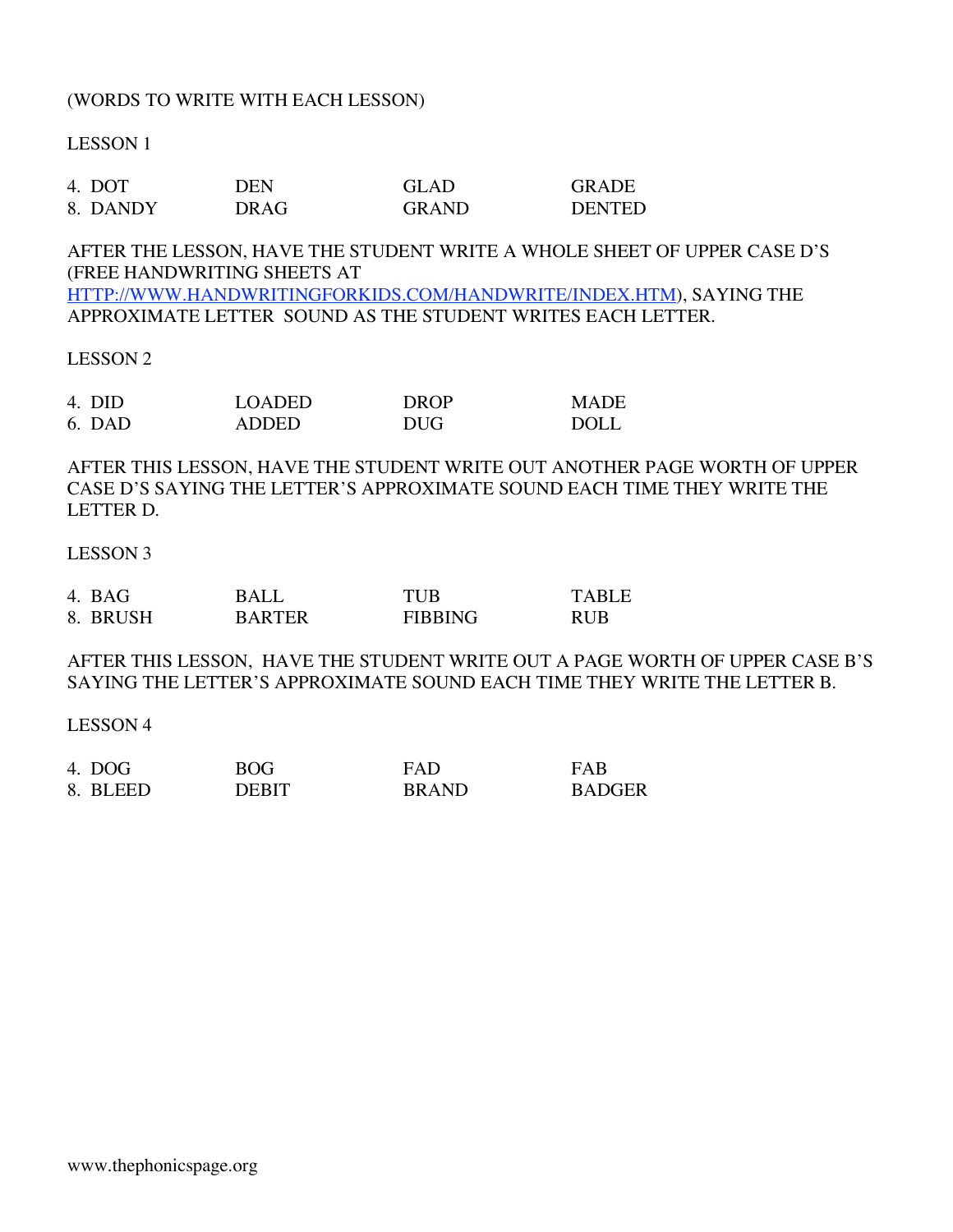Lesson 5

| 1. $\log$ |            | mad    | door   | food   |
|-----------|------------|--------|--------|--------|
| 2. dad    |            | dude   | doodle | dig    |
| 3. lad    |            | sad    | hid    | fed    |
| 5. rod    |            | modern | mud    | deed   |
| 6. dent   |            | dart   | dear   | do     |
|           | 7. darling | direct | digger | doctor |

## Lesson 6

|  | 1. date | den | glad | grade |
|--|---------|-----|------|-------|
|--|---------|-----|------|-------|

- 2. Dan, did you drop your dish down on the dog?
- 3. Dwayne Dwiddle drew a drawing of dreaded Dracula.
- 5. drive add doomed dodger

### Lesson 7

| 1. big              | bat           | mob    | sub    |
|---------------------|---------------|--------|--------|
| $2.~\overline{bib}$ | bob           | bubba  | babble |
| 3. boat             | <b>brunch</b> | lobe   | tube   |
| 5. robber           | batter        | bobbin | vibe   |

7. Bertha Bartholomew blew big, blue bubbles.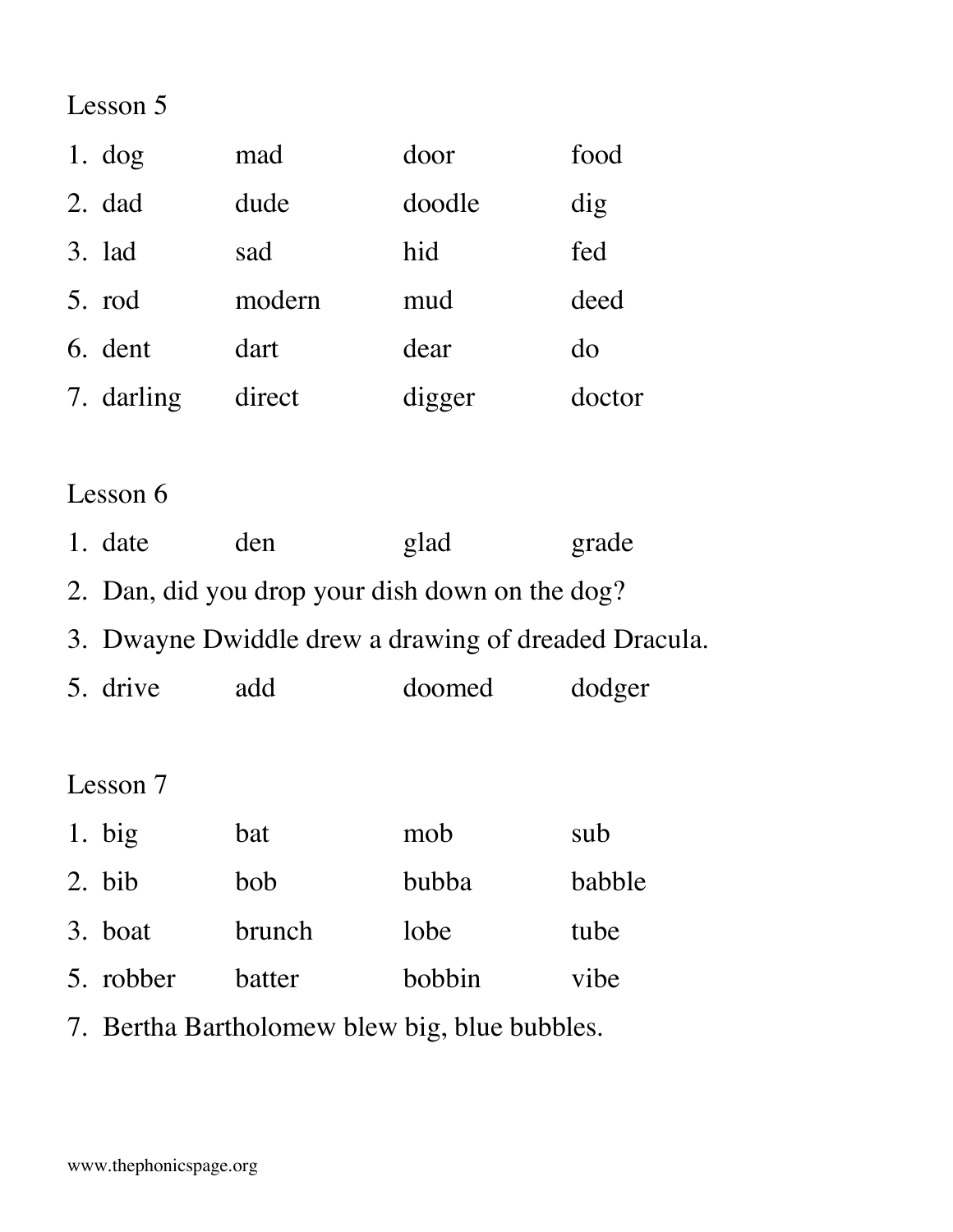## Lesson 8

| 1. $dab$  | bad    | bead   | bread |
|-----------|--------|--------|-------|
| 2. derby  | dibs   | nabbed | dress |
| 3. broken | direct | dabble | band  |
| 5. drum   | black  | brown  | drab  |

7. The big dog did not brush his dear teddy bear.